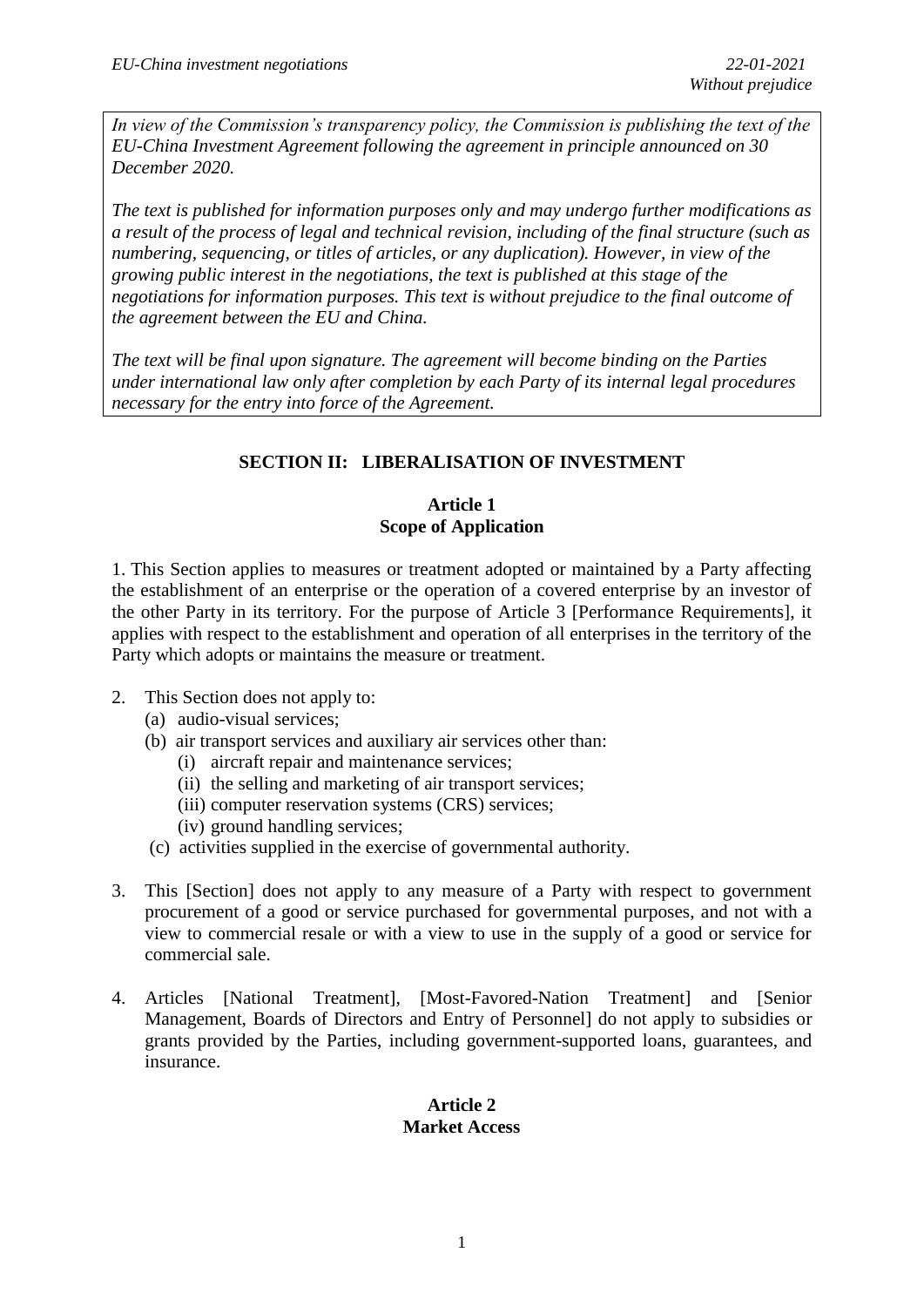1. In sectors or subsectors where market access commitments are undertaken and subject to the terms, limitations and conditions specified in [Annex], neither Party shall adopt or maintain with regard to market access through constitution, acquisition<sup>1</sup> or maintenance of an enterprise by an investor of a Party, either on the basis of its entire territory or on the basis of a regional subdivision measures that:

(a) impose limitations on:

- (i) the number of enterprises that may carry out a specific economic activity whether in the form of numerical quotas, monopolies, exclusive rights or the requirement of an economic needs test;
- (ii) the total value of transactions or assets in the form of numerical quotas or the requirement of an economic needs test;
- (iii) the total number of operations or the total quantity of output expressed in terms of designated numerical units in the form of quotas or the requirement of an economic needs test;<sup>2</sup>
- (iv) the total number of natural persons that may be employed in a particular sector or subsector, or that an enterprise may employ and who are necessary for, and directly related to, the performance of economic activity in the form of numerical quotas or the requirement of an economic needs test.
- (b) restrict or require a specific type of legal entity or joint venture through which an enterprise may carry out an economic activity.

## **Article 3 Performance Requirements**

- 1. Neither Party may, in connection with the establishment or the operation of all enterprises in its territory, impose or enforce any requirement or enforce any commitment or undertaking:<sup>3</sup>
	- (a) to export a given level or percentage of goods or services;
	- (b) to achieve a given level or percentage of domestic content of goods or services;
	- (c) to purchase, use or accord a preference to goods produced or services provided in its territory, or to purchase goods or services from natural persons or enterprises in its  $\text{territory}^4$ ;

**<sup>.</sup>** 6 For the purposes of this Article, the term acquisition shall be understood as including capital participation in an enterprise with a view to establishing or maintaining lasting economic links.

<sup>&</sup>lt;sup>2</sup> Subparagraphs 1(a) (i), (ii) and (iii) do not cover measures taken in order to limit the production of an agricultural product.

<sup>&</sup>lt;sup>3</sup> For greater certainty, a condition for the receipt or continued receipt of an advantage referred to in paragraph 2 does not constitute a "commitment or undertaking" for the purposes of paragraph 1.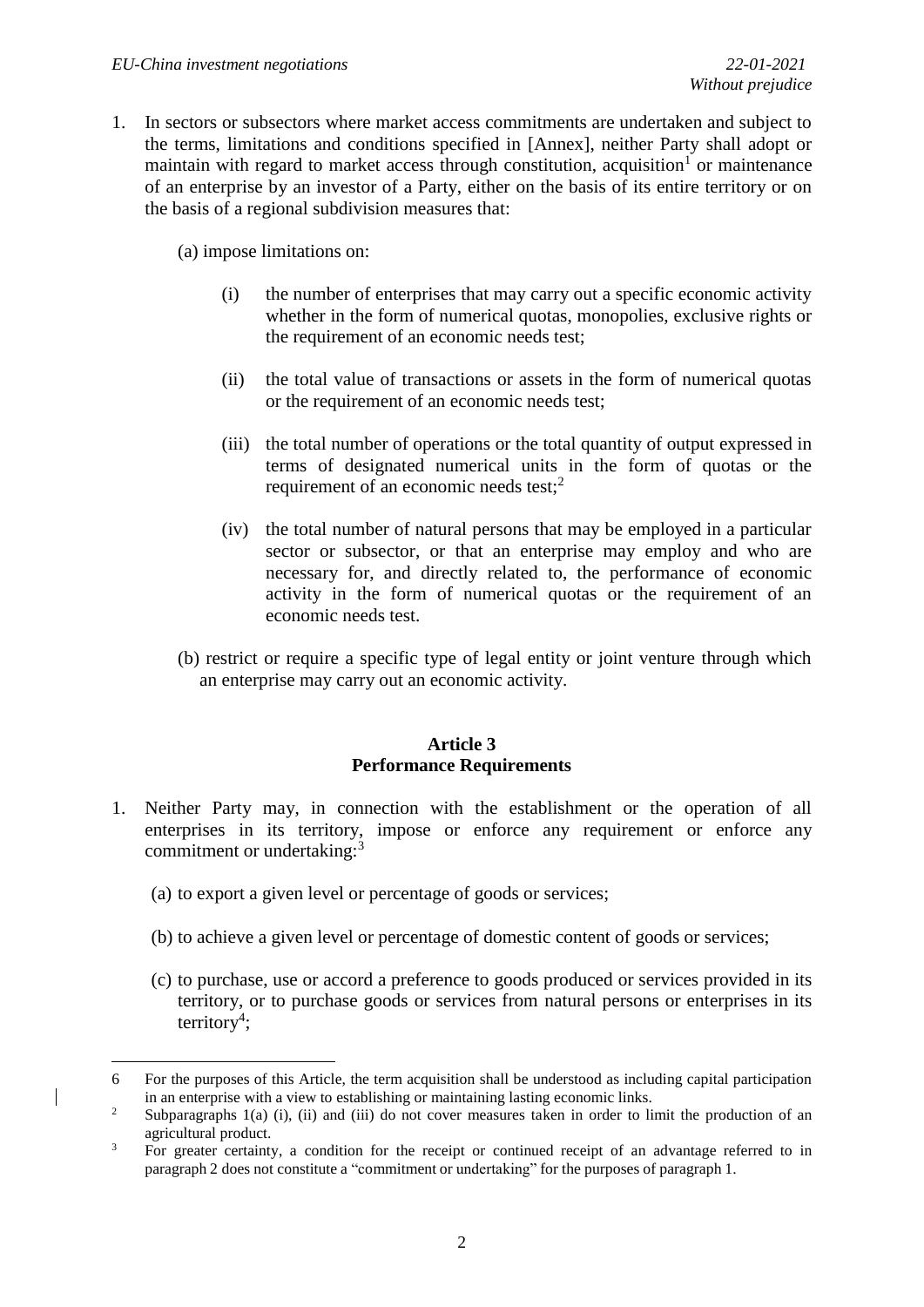- (d) to relate in any way the volume or value of imports to the volume or value of exports or to the amount of foreign exchange inflows associated with such enterprise;
- (e) to restrict sales of goods or services in its territory that such enterprise produces or supplies by relating such sales in any way to the volume or value of its exports or foreign exchange earnings;
- (f) to transfer<sup>9bis</sup> technology, a production process, or other proprietary knowledge to a natural person or an enterprise in its territory;
- (g) to supply exclusively from the territory of the Party a good produced or a service provided by the enterprise to a specific regional or the world market;
- (h) to locate the headquarters of that investor for a specific region or the world market in its territory;
- (i) to achieve a given percentage or value of research and development in its territory; or
- (j) to use or favour technology that is owned by or licensed to a natural person or an enterprise of the Party.
- 2. Neither Party may condition the receipt or continued receipt of an advantage, in connection with the establishment or operation of all enterprises in its territory, on compliance with any requirement:
	- (a) to achieve a given level or percentage of domestic content of goods or services;
	- (b) to purchase, use, or accord a preference to goods produced in its territory, or to purchase goods from natural persons or enterprises in its territory;
	- (c) to relate in any way the volume or value of imports to the volume or value of exports or to the amount of foreign exchange inflows associated with such enterprise; or
	- (d) to restrict sales of goods or services in its territory that such enterprise produces or supplies by relating such sales in any way to the volume or value of its exports or foreign exchange earnings;
	- (e) to use or favour technology that is owned by or licensed to a natural person or an enterprise of the Party; or
	- (f) to transfer<sup>9bis</sup> technology, a production process or other proprietary knowledge to a natural person or an enterprise in its territory.

 $\overline{a}$ 

<sup>4</sup> This sub-paragraph does not in itself impose obligations for either Party to allow the cross-border supply of services.

<sup>9</sup>bis For greater certainty, "to transfer" includes to license or to otherwise make available.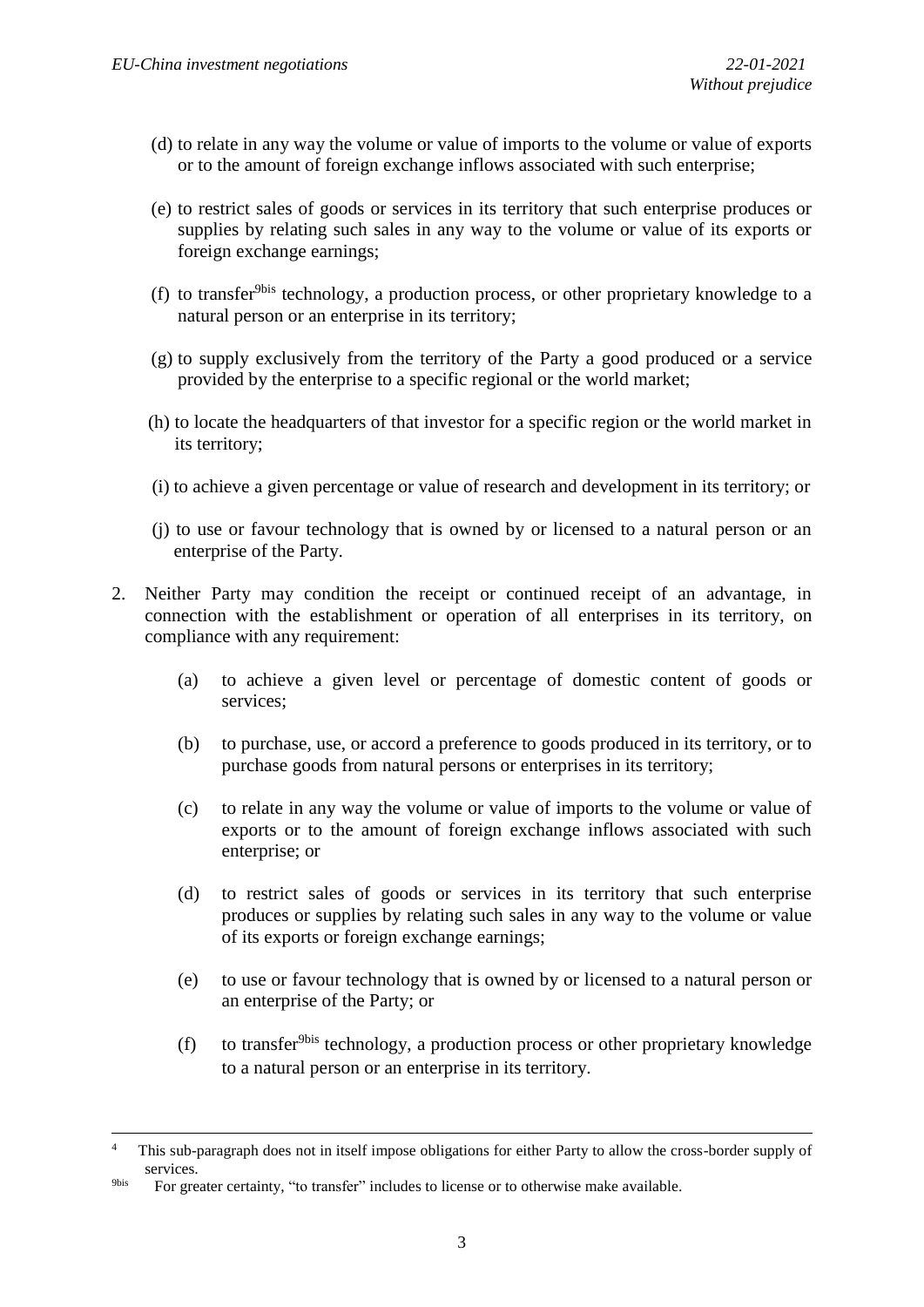3. Neither Party shall directly or indirectly require, force, pressure or otherwise interfere with the transfer or licensing of technology between natural persons and enterprises of a Party and those of the other Party. Such transfer or licencing of technology shall be based on market terms that are voluntary and reflect mutual agreement.

4. Nothing in paragraph 2 shall be construed to prevent a Party from conditioning the receipt or continued receipt of an advantage, in connection with the establishment or operation of any enterprise in its territory, on compliance with a requirement to locate production, provide a service, train or employ workers, construct or expand particular facilities, or carry out research and development in its territory.

5. Subparagraphs 1(f), 2(f) and 3 do not apply when:

(i) the requirement is imposed or enforced, or the commitment or undertaking is enforced by a court or administrative tribunal, or by a competition authority pursuant to the Parties' competition laws to prevent or remedy a restriction or a distortion of competition; or

(ii) a Party authorises the use of an intellectual property right in accordance with Article 31 or Article 31bis of the TRIPS Agreement, or adopts or maintains measures requiring the disclosure of data or proprietary information that fall within the scope of, and are consistent with, paragraph 3 of Article 39 of the TRIPS Agreement.

6. Subparagraphs  $1(a)$ , (b) and (c), and  $2(a)$  and (b), do not apply to qualification requirements for goods or services with respect to participation in export promotion and foreign aid programs.

7. Subparagraphs 2(a) and (b) do not apply to requirements imposed by an importing Party relating to the content of goods necessary to qualify for preferential tariffs or preferential quotas.

8. This Article is without prejudice to the obligations of a Party under the WTO Agreement.

## **Article 3bis Covered Entities**

**1. Covered entity** means, at all levels of government, the following entities<sup>[5]</sup>:

(a) Enterprise in which a Party directly or indirectly,

1

- i owns more than 50 per cent of the share capital;
- ii controls, through ownership interests the exercise of more than 50 per cent of the voting rights;
- iii holds the power to appoint a majority of members of the board of directors or any other equivalent management body; or
- iv holds the power to control the decisions of the enterprise through any other ownership interest, including minority ownership;

<sup>&</sup>lt;sup>5</sup> For greater certainty, the listing of such covered entity is for the purpose of defining the scope of application of this sub-section and does not presume its existence in either Party.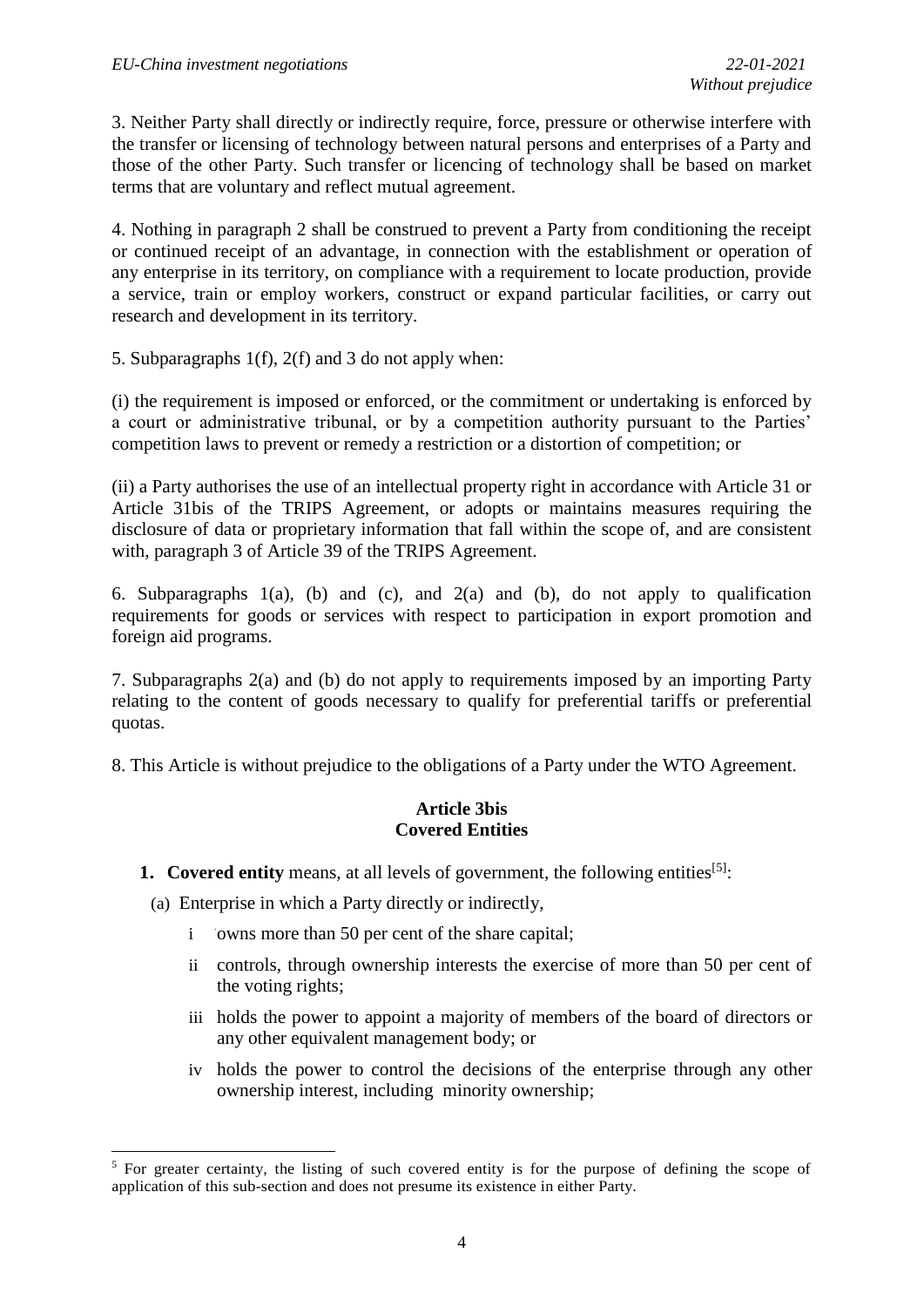- (b) Enterprise in which a Party has the power to legally direct the actions or otherwise exercise an equivalent level of control in accordance with its laws and regulations;
- (c) Any entity, public or private, including where relevant any subsidiary thereof, or a consortium, which in a relevant market in the territory of a Party is authorized or established formally or in effect by that Party as the sole supplier or purchaser of a good or service, but does not include an entity that has been granted an exclusive intellectual property right solely by reason of such grant;
- (d) Two or a small number of enterprises, public or private, including where relevant any subsidiary thereof, designated by a Party, formally or in effect, as the only suppliers or purchasers of a particular good or service in a relevant market in the territory of that Party<sup>6</sup>.

## **2. Scope**

- (a) Nothing in this Article shall be construed to prevent a Party from establishing or maintaining the covered entities.
- (b) This Article does not apply to situations where the covered entities act as procuring entities of goods or services purchased for governmental purposes7and not with a view to commercial resale, or use in the supply of a good or service for commercial sale or resale.
- (c) This Article does not apply to the activities in sectors or subsectors reserved pursuant to the non-conforming measures maintained by China as set out in Entries 1.21 to 1.26 of China's schedule in Annex I.
- (d) Paragraph 3 (Non-discriminatory Treatment and Commercial Considerations) and Paragraph 4 (Transparency) shall not apply with respect to a covered entity if in any one of the three previous consecutive fiscal years, the annual revenue derived from the commercial activities of such covered entity was less than 200 million Special Drawing Rights.
- (e) For greater certainty, this Article does not apply to the activities conducted in the exercise of governmental authority, including those for national defence or public security, pursuant to Article 1(2) (c) of this Sub-Section.
- (f) For greater certainty, the Parties acknowledge that this Article does not apply to noncommercial activities conducted by covered entities to support the development of poverty areas or to deal with natural disasters.

## **3. Non-discriminatory Treatment and Commercial Considerations**

(a) Each Party shall ensure that its covered entities when engaging in commercial activities $8$ :

**<sup>.</sup>** <sup>6</sup> For greater certainty, point (d) does not include enterprises to which a Party has granted an authorisation according to objective, transparent and impartial criteria.

<sup>7</sup> For greater certainty, purchases of the covered entities shall not be presumed to be for governmental purposes merely on the ground that the covered entity has carried them out according to the domestic procurement or bidding laws, or that the domestic laws qualify those purchases as such.

 $8$  For great certainty, it is understood that this does not apply to situations of trade in goods and to supply of services other than through establishment of an enterprise and operation of a covered investment.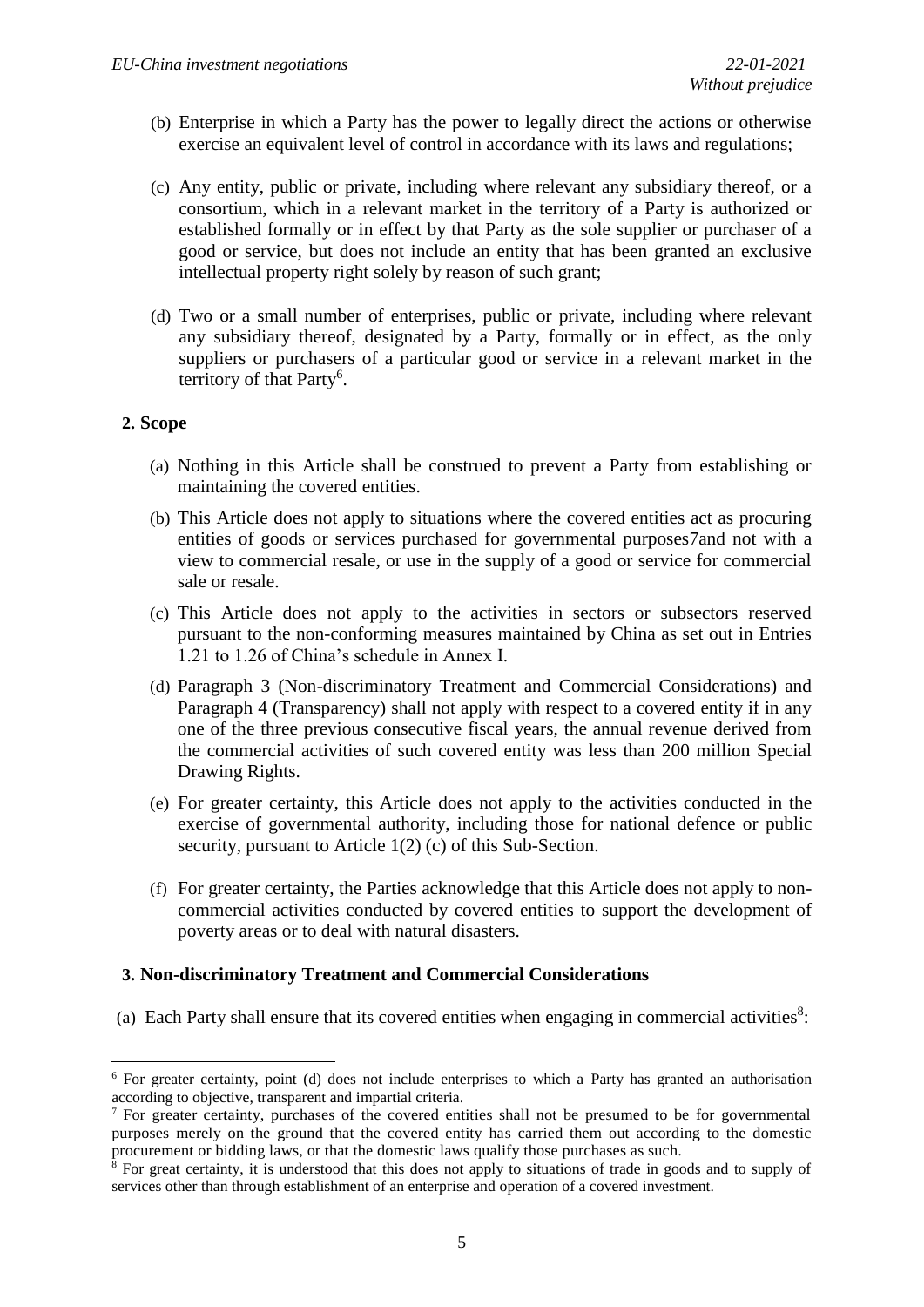- (i) act in accordance with commercial considerations in their purchases or sales of goods or services in the territory of the Party, except to fulfil any terms of their public service mandate that are not inconsistent with subparagraph (a) ii and iii;
- (ii) in their purchases of goods or services, accord to goods or services supplied by investors of the other Party and the covered enterprises treatment no less favourable than they accord to like goods or like services supplied by investors and enterprises of the Party; and
- (iii) in their sales of goods or services, accord to investors of the other Party and to the covered enterprises treatment no less favourable than they accord, in like situations, to investors and enterprises of the Party.
- (b) Subparagraph (a) does not preclude a covered entity from:
	- (i) purchasing or selling goods or services on different terms or conditions, including those relating to price; or

(ii) refusing to purchase or sell goods or services, provided that such different terms or conditions or refusal is undertaken in accordance with commercial considerations.

(c) Subparagraph (a) does not apply to the extent that a covered entity of a Party makes purchases or sales of goods or services pursuant to a non-conforming measure that the Party adopts or maintains in accordance with Article X (Non-Conforming Measures), as set out in its Schedules to Annex II (reservations taken against a National Treatment or Most-Favoured Nation treatment obligation).

## **4. Transparency**

- (a) A Party which has reason to believe that its interests under this Article are being adversely affected by the commercial activities of a covered entity of the other Party, may request in written form that Party to supply information about the operations of such entity related to the carrying out of the provisions of this Article. Requests for such information shall indicate the enterprise, the products/services and markets concerned, and include an explanation of how the activities of such enterprise have or could have adversely affected the interests under this Article. Such information includes the following:
	- i. the percentage of shares and the percentage of voting rights that the Party and/or a covered entity of the Party cumulatively own or hold in the enterprise, as well as the ownership and the voting structure of that enterprise;
	- ii. a description of any special shares or special voting or other rights that a Party and/or a covered entity holds, where such rights differ from the rights attached to the general common shares of the enterprise;
	- iii. the organisational structure of the enterprise, the composition of its board of directors or of any other equivalent management body exercising control in such enterprise, and cross-holdings and other legal arrangements with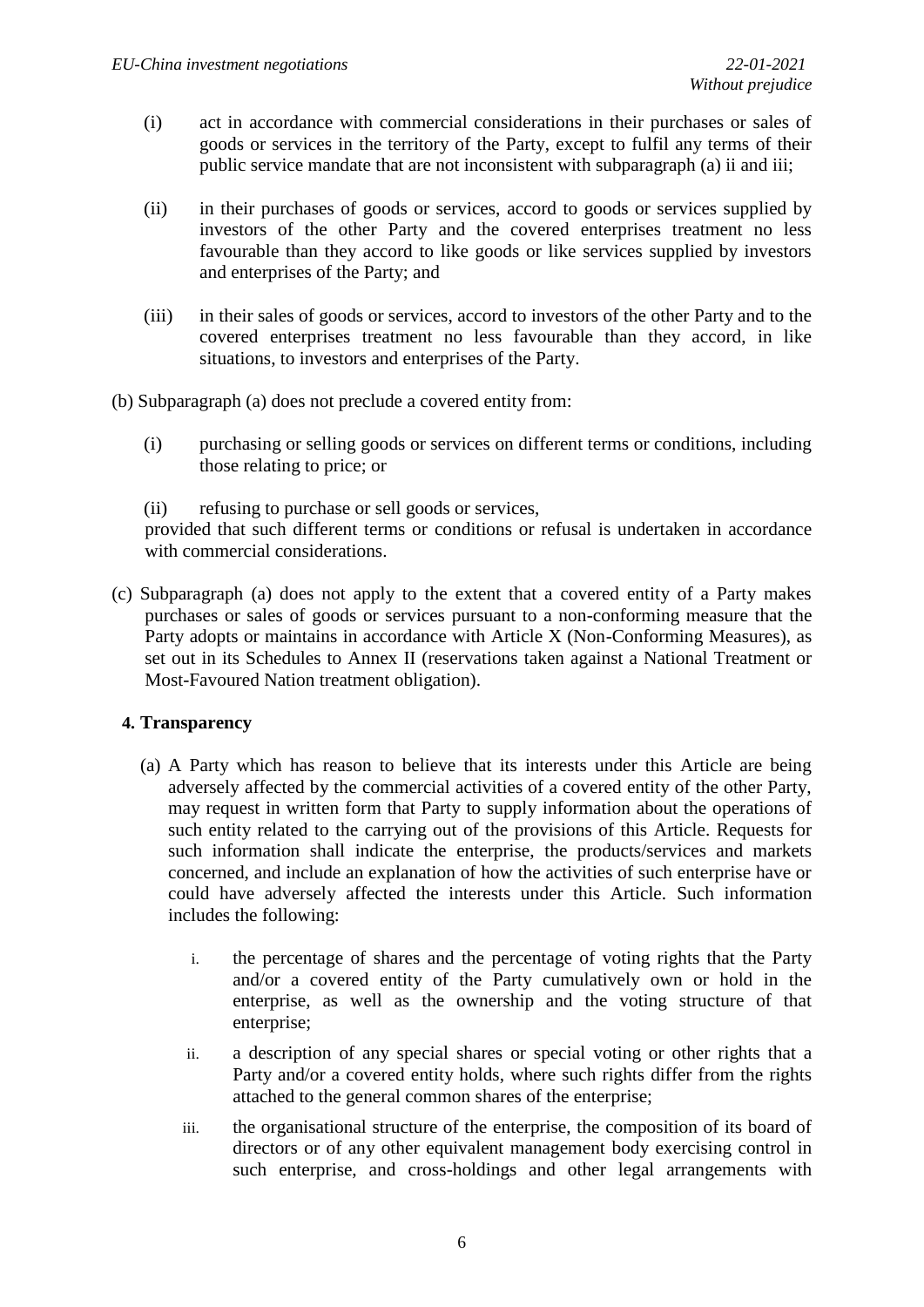covered entities where relevant for the assessment of the compliance with the provisions of this Article;

- iv. annual revenue or total assets, or both;
- v. any exemptions, immunities and equivalent measures applicable to the enterprise under the requested Party's laws and regulations;
- vi. a description of which competent authority is responsible for exercising the government's ownership functions with respect to the enterprise and which government department is responsible to regulate its activities at issue; if applicable, a description of the reporting requirements imposed by those departments/competent authority and of the manner in which the latter may be involved in the appointment, dismissal and remuneration of executives and members of its board of directors or any other equivalent management body of the enterprise.
- (b) Each Party shall endeavor to ensure that its covered entities respect international good practices of corporate governance and transparency.

#### **Article 3ter**

#### **Impartiality, Non-discrimination and Independence of Regulatory Authority**

- 1. Each Party shall ensure that any regulatory body<sup>9</sup> or any other body exercising a regulatory function that the Party establishes or maintains acts impartially in like circumstances with respect to all enterprises that it regulates, including the covered entities.
- 2. Each Party shall ensure the enforcement of laws and regulations in a consistent and non $discriminatory manner<sup>10</sup>$ , including on the covered entities.
- 3. Each Party shall ensure that any regulatory body or any other body exercising a regulatory function that the Party establishes or maintains is legally separate from and not accountable to any of the enterprises regulated by that body.<sup>11</sup>

#### **Article 4 National Treatment**

1. Each Party shall accord to investors of the other Party and to covered enterprises treatment no less favourable than the treatment it accords, in like situations<sup>12</sup>, to its own investors and to their enterprises, with respect to establishment and operation in its territory.

1

<sup>&</sup>lt;sup>9</sup> Both sides confirm the intention to cover regulators for air transport services.

<sup>&</sup>lt;sup>10</sup> "Non-discriminatory treatment" means the better of National Treatment and Most Favored Nation Treatment.

<sup>&</sup>lt;sup>11</sup> This paragraph shall not apply in sectors or subsectors in which foreign investment is prohibited according to the non-conforming measures as set out in Entry 9 (paragraph 1), 21, 22, 23, 24, 25 and 26 of China's schedule in Annex I.

<sup>&</sup>lt;sup>12</sup> For greater certainty, whether the treatment is accorded in 'like situations' requires a case-by-case, fact-based analysis.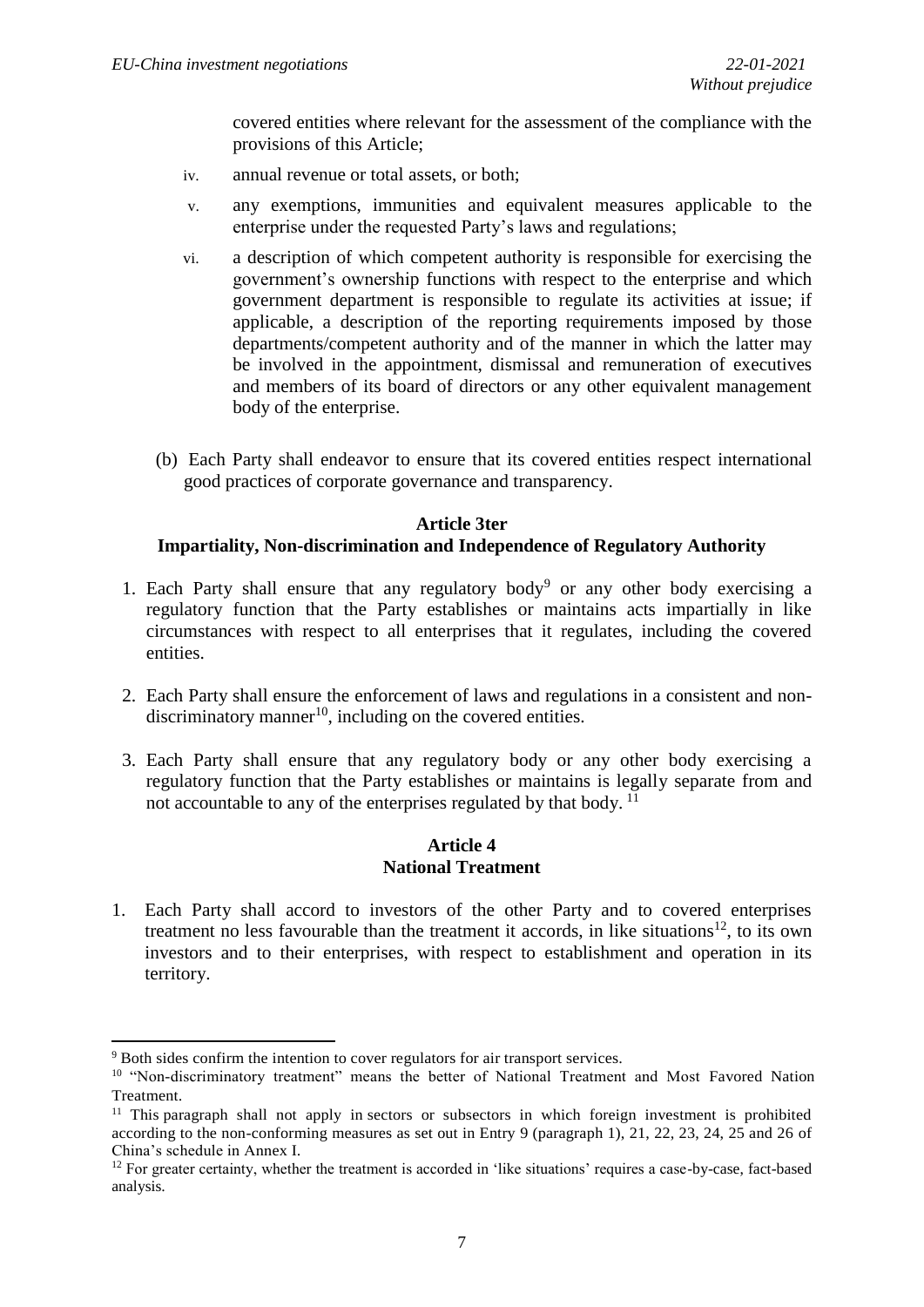2. For greater certainty, paragraphs 1 shall not be construed as preventing a Party from prescribing ordinary formalities, such as a requirement to provide authenticated documents or official translations, or information requirements for statistical purposes, in connection with the covered enterprise, provided that those requirements do not constitute a means to circumvent that Party's obligations pursuant to this Article.

### **Article 5 Most favoured nation treatment**

- 1. Each Party shall accord to investors of the other Party and to covered enterprises, treatment no less favourable than the treatment it accords, in like situations, to investors and their enterprises of any non-Party with respect to establishment and operation in its territory.
- 2. Substantive provisions in other international agreements concluded by a Party with a third country do not in themselves constitute treatment under this Article.
- 3. For greater certainty, the treatment referred to in paragraph 1 does not include investorto-state and other dispute settlement procedures provided for in other international agreements.

## **Article 6 Senior Management and Boards of Directors**

Neither Party may require that an enterprise of that Party that is a covered enterprise appoint to senior management or the board of directors positions natural persons of any particular nationality.

## **Article 6bis Entry and temporary stay of natural persons for business purposes**

- 1. This Article applies to measures of the Parties concerning the entry and temporary stay in their territories of business visitors for establishment purposes and intra-corporatetransferees in accordance with paragraph 4.
- 2. This Article shall not apply to measures affecting natural persons seeking access to the employment market of a Party, nor shall it apply to measures regarding citizenship, residence or employment on a permanent basis.
- 3. Nothing in this Agreement shall prevent a Party from applying measures to regulate the entry of natural persons into, or their temporary stay in, its territory, including those measures necessary to protect the integrity of, and to ensure the orderly movement of natural persons across its borders, provided that such measures are not applied in such a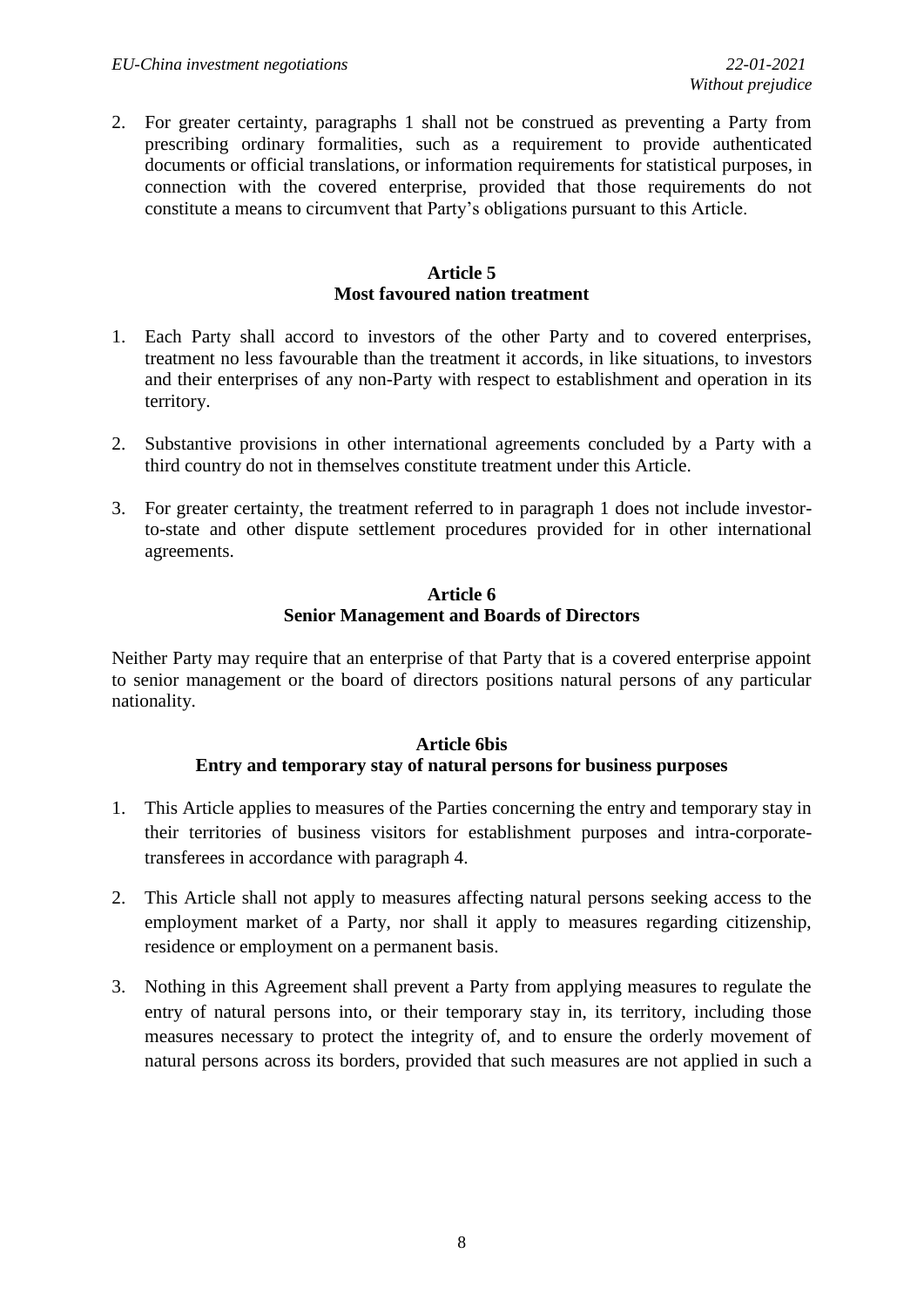manner as to nullify or impair the benefits<sup>13</sup> accruing to any Party under the terms of a specific commitment in this Article and its Annexes.

- 4. For the purpose of this Article:
	- a) 'Business visitors for establishment purposes' mean natural persons working in a senior position who are responsible for setting up an enterprise. They do not offer or provide services or engage in any other economic activity than required for establishment purposes. They do not receive remuneration from a source located within the host Party.
	- b) 'Intra-corporate transferees' mean natural persons who have been employed by a juridical person, or its branch or have been partners in it for at least one year and who are temporarily transferred to an enterprise that may be a subsidiary, branch or head company of the juridical person in the territory of the other Party <sup>14</sup>. The natural person concerned must belong to one of the following categories:

Managers: Persons working in a senior position within a juridical person, who primarily direct the management of the enterprise, receiving general supervision or direction principally from the board of directors or from stockholders of the business or their equivalent, including at least: directing the enterprise or a department or subdivision thereof; and supervising and controlling the work of other supervisory, professional or managerial employees; and having the personal authority to recruit and dismiss or to recommend recruitment, dismissal or other personnel-related actions.

Specialists: Persons working within a juridical person who possess specialised knowledge essential to the enterprise's production, research equipment, techniques, processes, procedures or management. In assessing such knowledge, account shall be taken not only of knowledge specific to the enterprise, but also of whether the person has a high level of qualification referring to a type of work or trade requiring specific technical knowledge, including membership of an accredited profession.

- 5. The permissible length of stay shall be for a period of up to ninety days in any twelve month period for business visitors for establishment purposes, and up to three years for managers and specialists.
- 6. Subject to the relevant reservations specified in, for the EU Annex IV [reservations for business visitors for establishment purposes and intra-corporate transferees], and for China Schedule on Business Visitors for Establishment Purposes and Intra-Corporate Transferees:

 $13<sup>°</sup>$ <sup>13</sup> The sole fact of requiring a visa for natural persons of certain countries and not for those of others shall not be regarded as nullifying or impairing benefits under a specific commitment.

<sup>&</sup>lt;sup>14</sup> For greater certainty, managers and specialists may be required to demonstrate they possess the professional qualifications and experience needed in the enterprise to which they are transferred.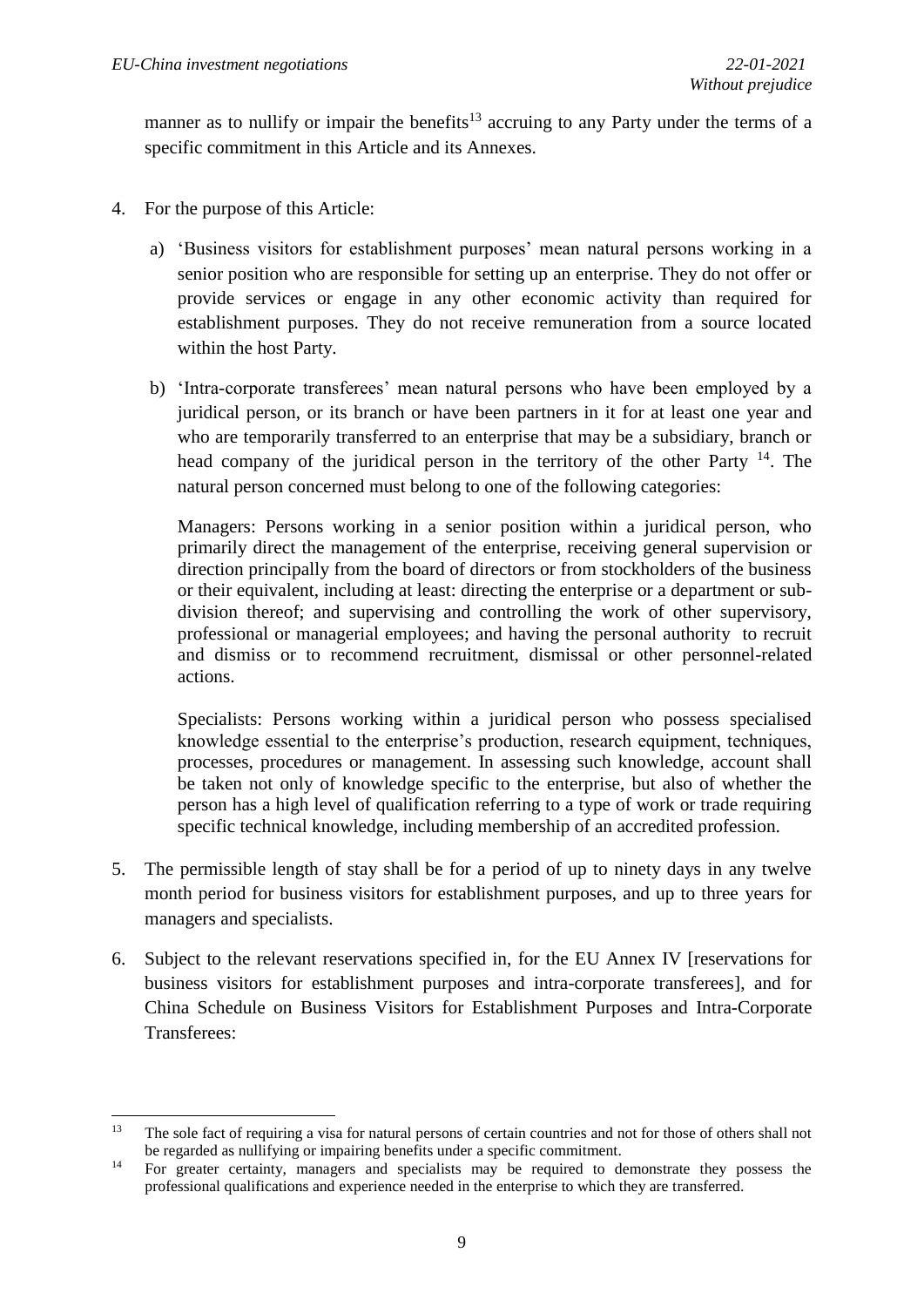- a) A Party shall allow the entry and temporary stay of intra-corporate transferees and business visitors for establishment purposes.
- b) A Party shall not maintain or adopt, either on the basis of a territorial subdivision or on the basis of its entire territory, limitations in the form of numerical quotas or economic needs tests on the total number of natural persons that, in a specific sector, are allowed entry as business visitors for establishment purposes or that an investor may employ as intra-corporate transferees in a specific sector in the form of numerical quotas or economic needs tests either on the basis of a territorial subdivision or on the basis of its entire territory.
- c) Each Party shall accord to Intra-corporate Transferees and Business Visitors for Establishment Purposes of the other Party national treatment with regard to their temporary stay in its Territory. For the purpose of this article, national treatment provided in Article 17 of GATS shall apply, mutatis mutandis.<sup>15</sup>
- 7. For greater certainty, temporary entry granted in accordance with this Article [Entry and temporary stay of natural persons for business purposes] does not replace the qualification requirements needed to carry out a profession or activity according to the applicable laws and regulations in force in the territory of the granting Party, provided such requirements are not inconsistent with its obligations under this Agreement.
- 8. To the extent that the relevant measure affects the temporary stay of natural persons for business purposes, paragraph 6 does not apply to:
	- a) any existing non-conforming measure of a Party at the level of:
		- a. for the European Union:
			- i. the European Union, if the measure is consistent with a reservation listed in Annex I;
			- ii. the central government of a Member State of the European Union, if the measure is consistent with a reservation listed in Annex I;
			- iii. a regional government of a Member State of the European Union, if the measure is consistent with a reservation listed in Annex I; or
			- iv. a local government, other than that referred to in subparagraph (c), if the measure is consistent with a reservation listed in Annex I;

and

1

<sup>&</sup>lt;sup>15</sup> For greater certainty, the Parties agree that this commitment applies to all sectors of economic activity covered by the scope of the liberalisation commitments of the Agreement.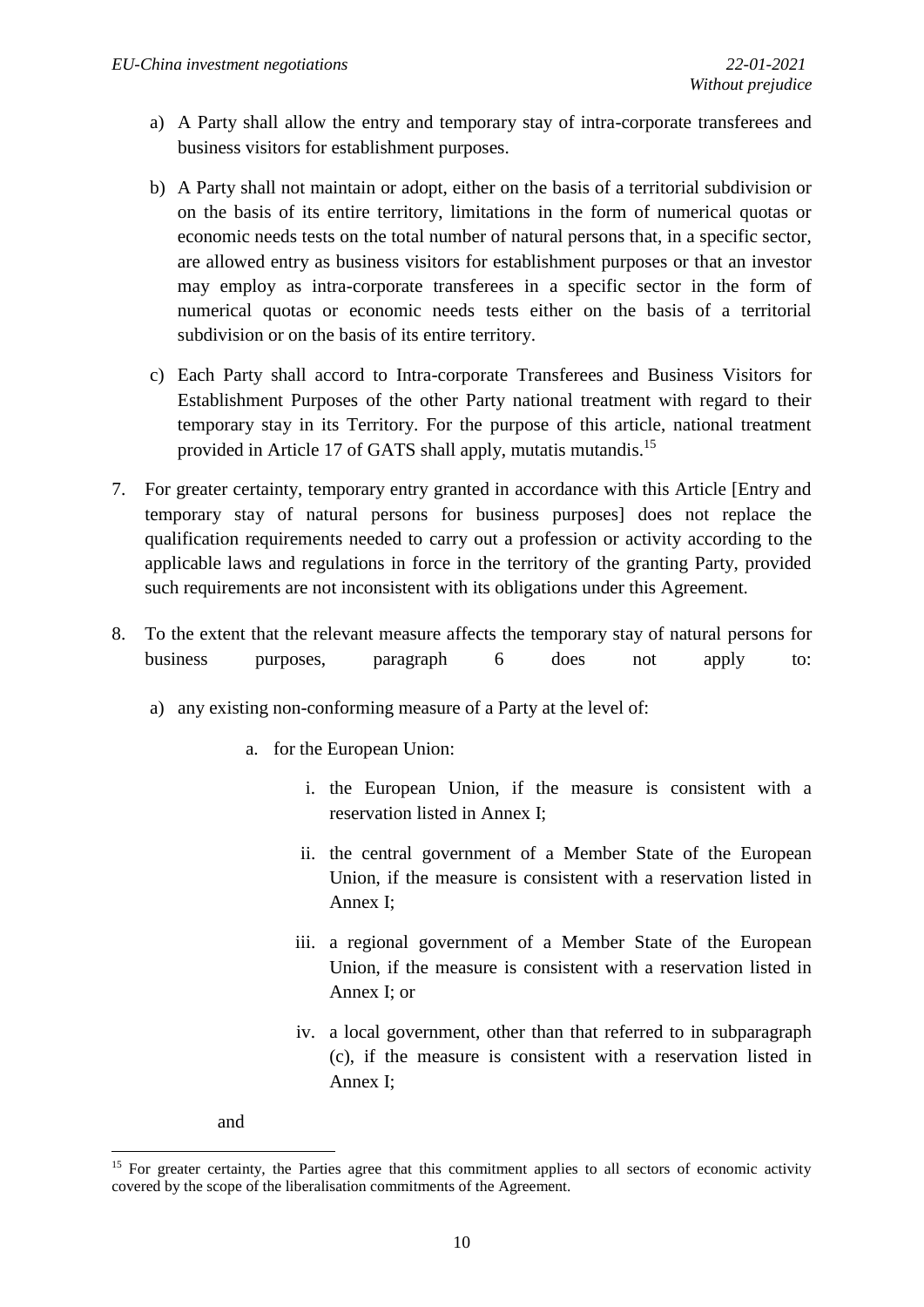- b. for China:
	- i. the central government, if the measure is consistent with a reservation listed in Annex I;
	- ii. a provincial government, if the measure is consistent with a reservation listed in Annex I; or
	- iii. a local government, if the measure is consistent with a reservation listed in Annex I;
- b) the continuation or prompt renewal of any non-conforming measure referred to in subparagraph (a);
- c) a modification of any non-conforming measure referred to in subparagraphs (a) and (b) to the extent that it does not decrease the conformity of the measure with paragraph 6, as it existed immediately before the modification; or
- d) any measure of a Party consistent with a reservation specified in Annex II.

## **Article 6ter Transparency**

1. Each Party shall make publicly available information on relevant measures that pertain to the entry and temporary stay of natural persons of the other Party, referred to in paragraph 1 of Article [6 bis].

2. The information referred to in paragraph 1 shall, to the extent possible, include inter alia the following information relevant to the entry and temporary stay of natural persons:

(a) entry conditions;

(b) an indicative list of documentation that may be required in order to verify the fulfilment of the conditions;

- (c) indicative processing time;
- (d) applicable fees;

(e) appeal procedures; and

(f) relevant laws of general application pertaining to the entry and temporary stay of natural persons.

## **Article 7 Non-Conforming Measures and Exceptions**

- 1. Article 3 (Performance Requirements), Article 4 (National Treatment), Article 5 (Most-Favoured-Nation Treatment) and Article 6 (Senior Management and Boards of Directors) do not apply to:
	- (i) for the European Union: